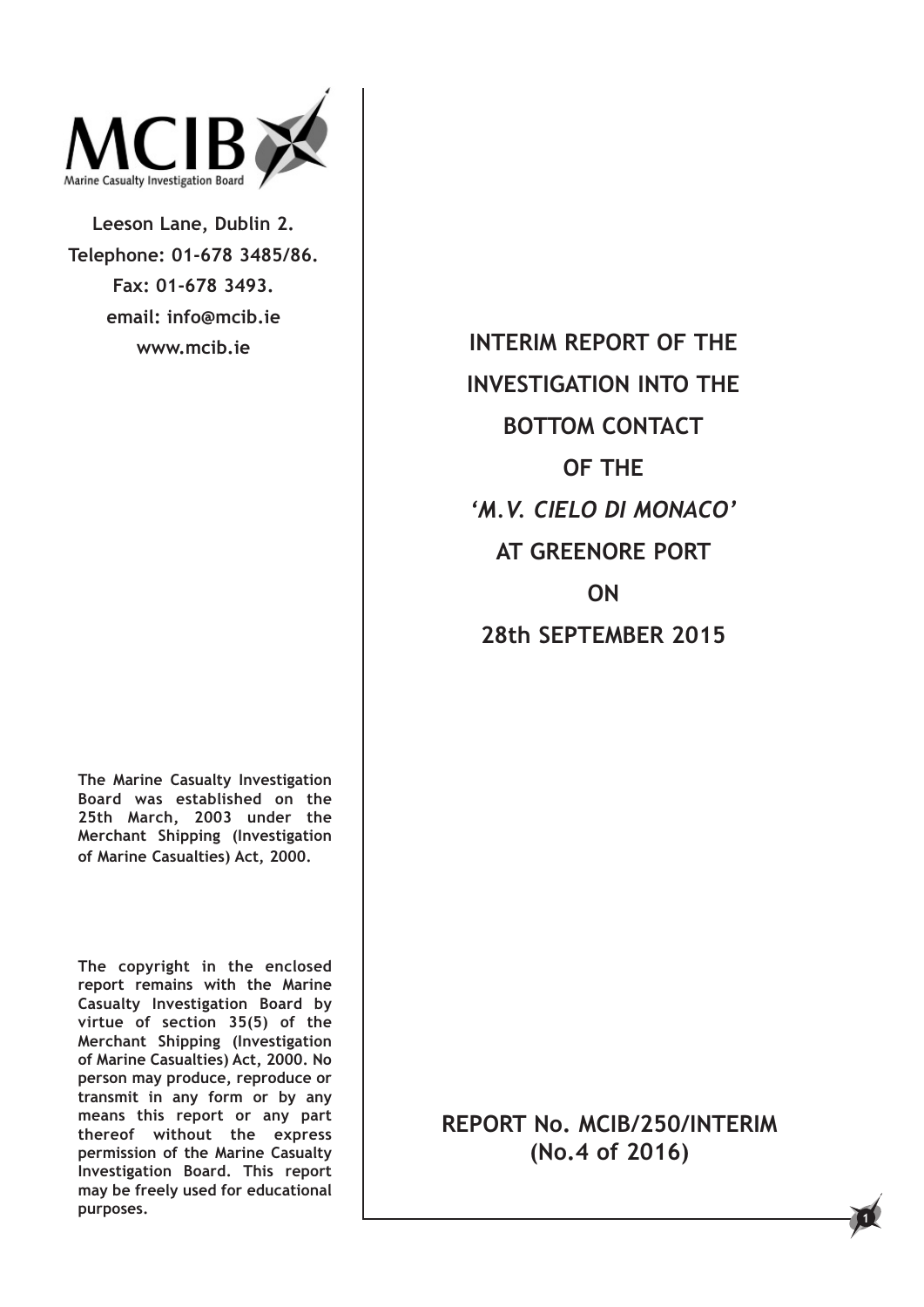Report MCIB/250/INTERIM published by The Marine Casualty Investigation Board.

<u> 1989 - Johann Barn, mars eta bainar eta idazlea (</u>

**2**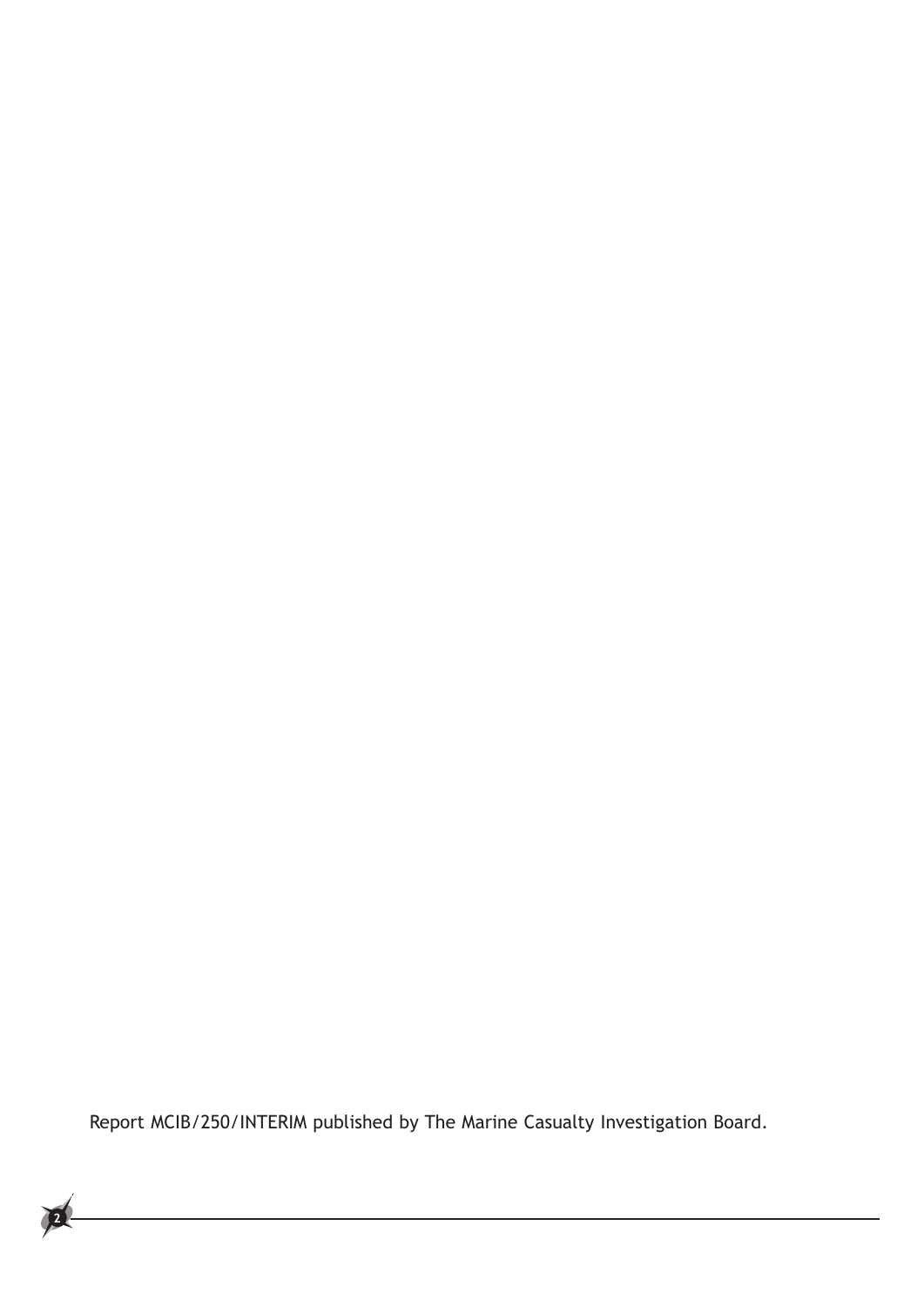| <b>PAGE</b> |
|-------------|
|             |

|    | 1. SUMMARY                 |  |
|----|----------------------------|--|
| 2. | <b>FACTUAL INFORMATION</b> |  |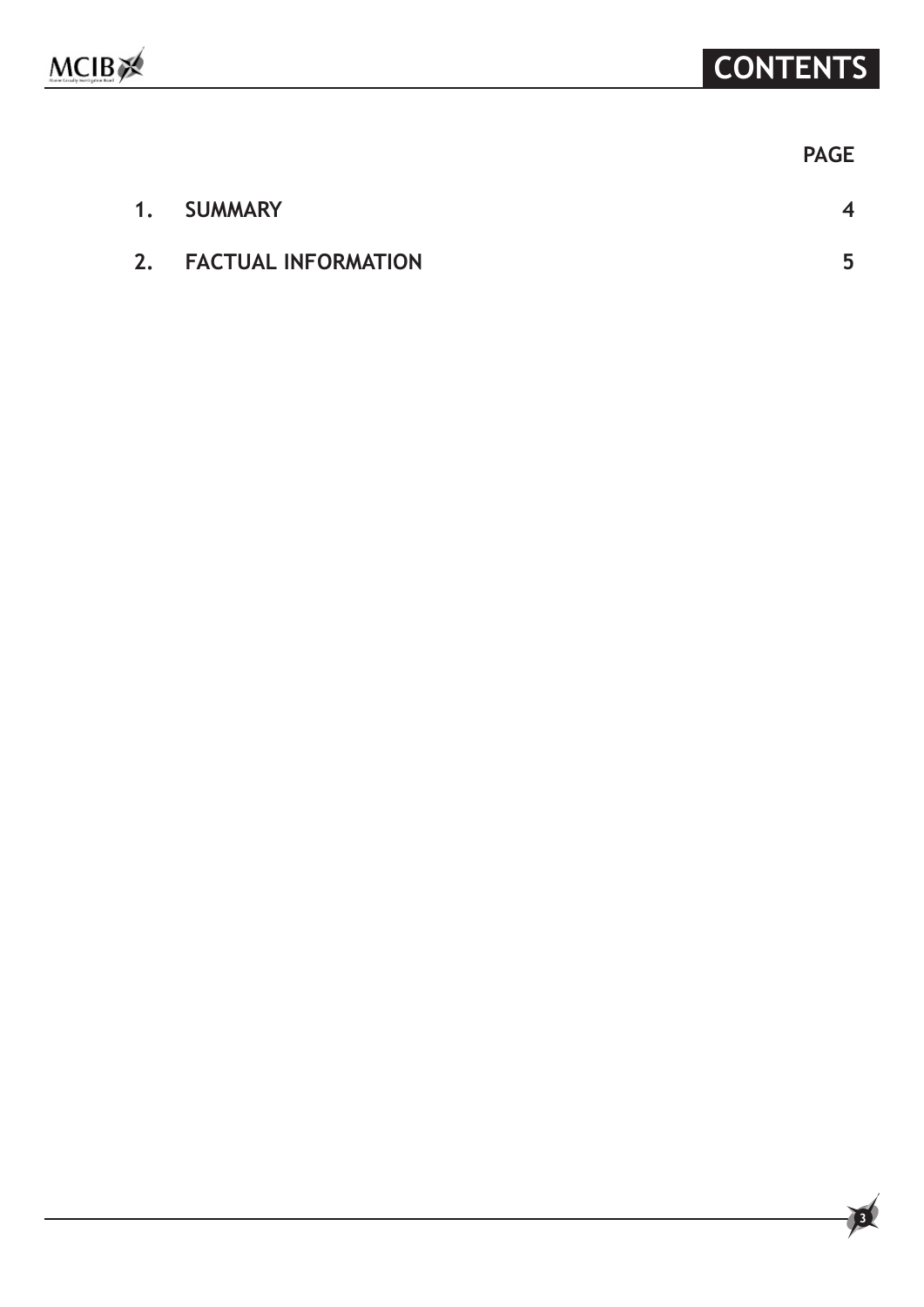.

**4**

## **1. SUMMARY**

 On Sunday the 27th September 2015 the 39,000 tonne (t) cargo vessel *'MV Cielo Di Monaco'* berthed at the Port of Greenore. The following morning whilst reading the draft before discharge of cargo had commenced the Chief Officer noticed that the vessel was aground forward. Further investigation found there was ingress of water into the forepeak ballast tank. Subsequent inspection by divers and inside the tank found damage to the shell plating and frames of the vessel. Temporary repairs were carried out under the supervision of the Classification Society surveyor before the vessel sailed. There was no pollution or injury to persons.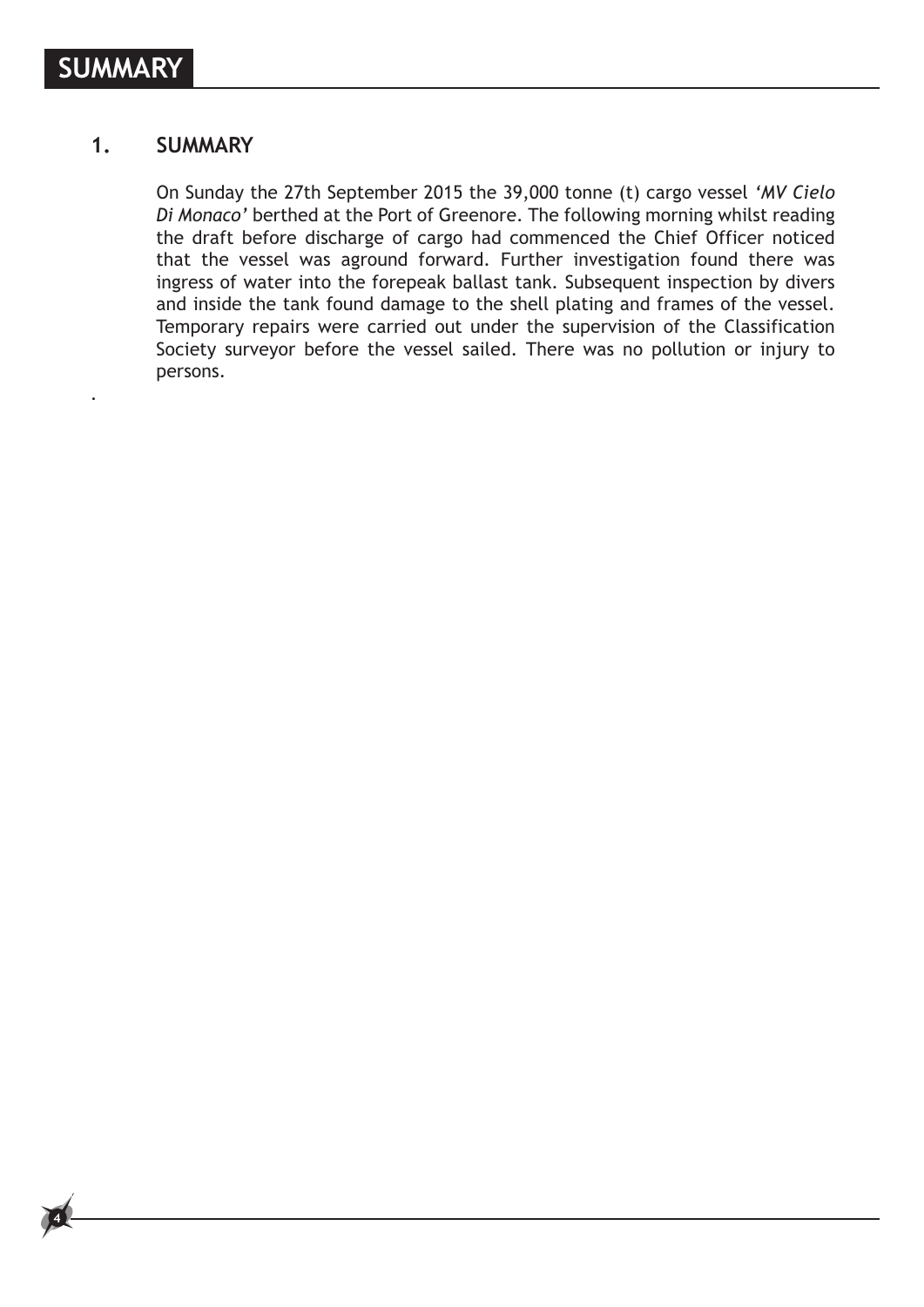**5**

# **2. FACTUAL INFORMATION**

## **2.1. The vessel**

| Name:                    | 'MV CIELO DI MONACO'.                                                              |
|--------------------------|------------------------------------------------------------------------------------|
| Flag:                    | Malta.                                                                             |
| Port of Registry:        | Valletta.                                                                          |
| IMO No:                  | 9638147.                                                                           |
| Call Sign:               | 9HA3501.                                                                           |
| LOA:                     | 179.99 metres (m).                                                                 |
| Beam:                    | 30.0 m.                                                                            |
| <b>Summer Draft:</b>     | 10.5 m.                                                                            |
| <b>Gross Tonnage:</b>    | 25,303 t.                                                                          |
| Deadweight:              | 39,202 t.                                                                          |
| Year:                    | 2015.                                                                              |
| Type of Vessel:          | Bulk carrier.                                                                      |
| <b>Classification:</b>   | RINA.                                                                              |
| Number of Crew:          | 21.                                                                                |
| <b>Registered Owner:</b> | D'AMICO DRY LTD, 17-19,<br>Sir John Rogerson's Quay,<br>Dublin 2, Ireland.         |
| Ship Managers:           | D'AMICO SOCIETA DI NAVIGAZIONE,<br>Corso d'Italia 35B,<br>00198 Rome RM,<br>Italy. |
| Managers:                | D'AMICO SOCIETA DI NAVIGAZIONE,<br>Corso d'Italia 35B,<br>0198 Rome RM,<br>Italy.  |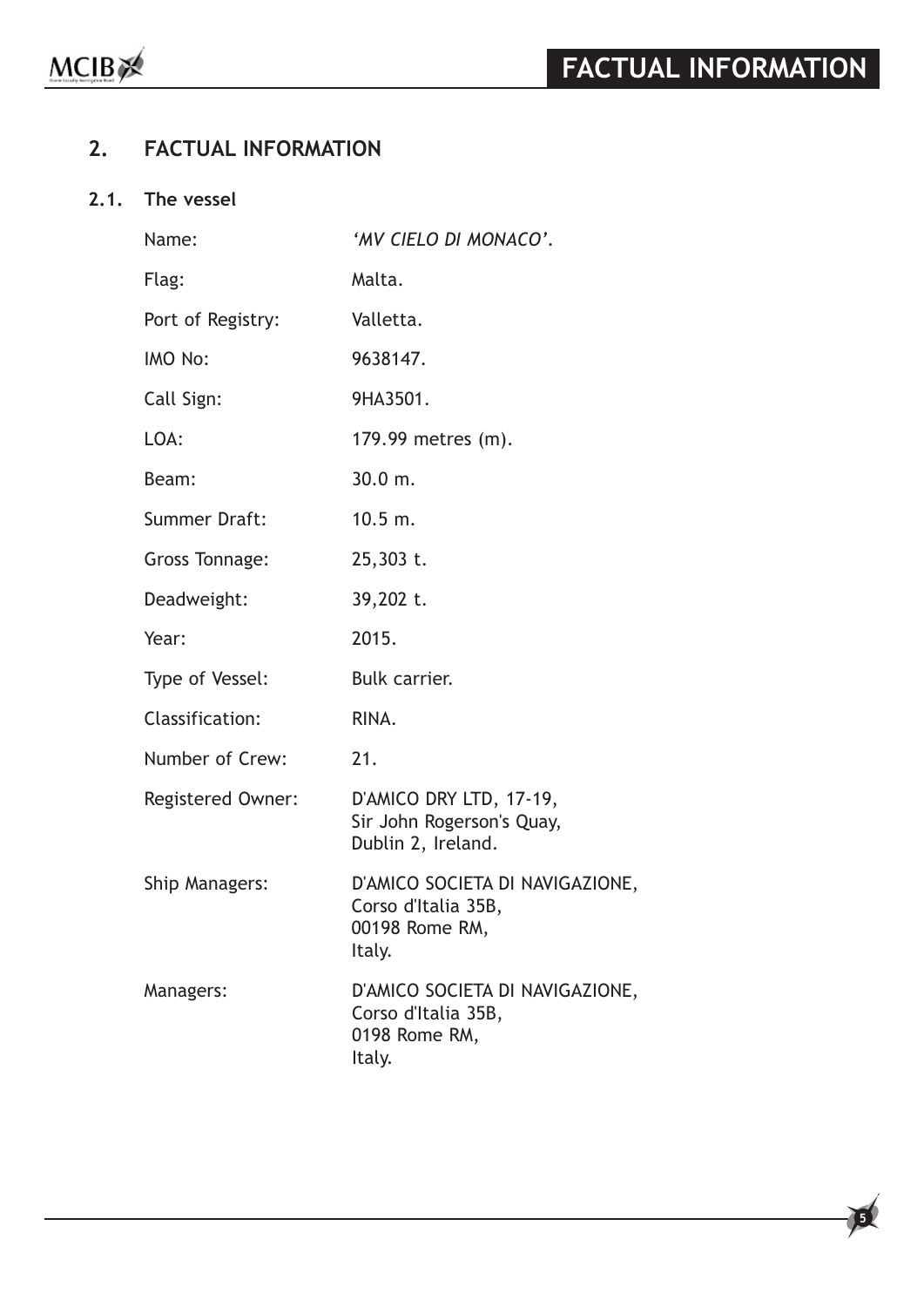# **2.2. Voyage Particulars**

| 31st August 2015: | Vessel loaded cargo of steel products - Nemrut, China. |
|-------------------|--------------------------------------------------------|
| 25th September:   | Vessel part discharged at Sheerness, UK.               |
| 27th September:   | Arrived at Greenore, Ireland to complete discharge.    |
|                   | Arrival draft Fwd. 7.23 m and Aft. 7.40 m.             |

## **2.3. Marine Incident Information**

**6**

| Type:                    | Vessel contact with bottom.                                                                                                                                                                                                                                                                              |              |           |  |
|--------------------------|----------------------------------------------------------------------------------------------------------------------------------------------------------------------------------------------------------------------------------------------------------------------------------------------------------|--------------|-----------|--|
| Date:                    | 28th September 2015.                                                                                                                                                                                                                                                                                     |              |           |  |
| Time:                    | 06.30 hrs.                                                                                                                                                                                                                                                                                               |              |           |  |
| Position:                | Greenore, Co Louth, Ireland.<br>Vessel alongside quay.<br>Ireland - East Coast.<br>Not following safe practices/procedures.<br>Configuration of mooring arrangements.<br>Damage to vessel and water ingress calculated at 17cm<br>per hour.<br>Wind SE/Var 2/3.<br>Cloudy and clear.<br>Sea state slight |              |           |  |
| Ship Operation:          |                                                                                                                                                                                                                                                                                                          |              |           |  |
| Location:                |                                                                                                                                                                                                                                                                                                          |              |           |  |
| <b>Human Factors:</b>    |                                                                                                                                                                                                                                                                                                          |              |           |  |
| <b>Physical Factors:</b> |                                                                                                                                                                                                                                                                                                          |              |           |  |
| Consequences:            |                                                                                                                                                                                                                                                                                                          |              |           |  |
| Weather:                 |                                                                                                                                                                                                                                                                                                          |              |           |  |
|                          |                                                                                                                                                                                                                                                                                                          |              |           |  |
|                          |                                                                                                                                                                                                                                                                                                          |              |           |  |
| Tide at Greenore*:       | 27th Sept                                                                                                                                                                                                                                                                                                | HW 11.25 hrs | 5.4 m.    |  |
| (Source Admiralty TT)    |                                                                                                                                                                                                                                                                                                          | LW 17.34 hrs | 0.3 m.    |  |
|                          |                                                                                                                                                                                                                                                                                                          | HW 23.31 hrs | 5.8 m.    |  |
|                          | 28th Sept                                                                                                                                                                                                                                                                                                | LW 06.05 hrs | $-0.1$ m. |  |
|                          |                                                                                                                                                                                                                                                                                                          | HW 12.04 hrs | 5.5 m.    |  |